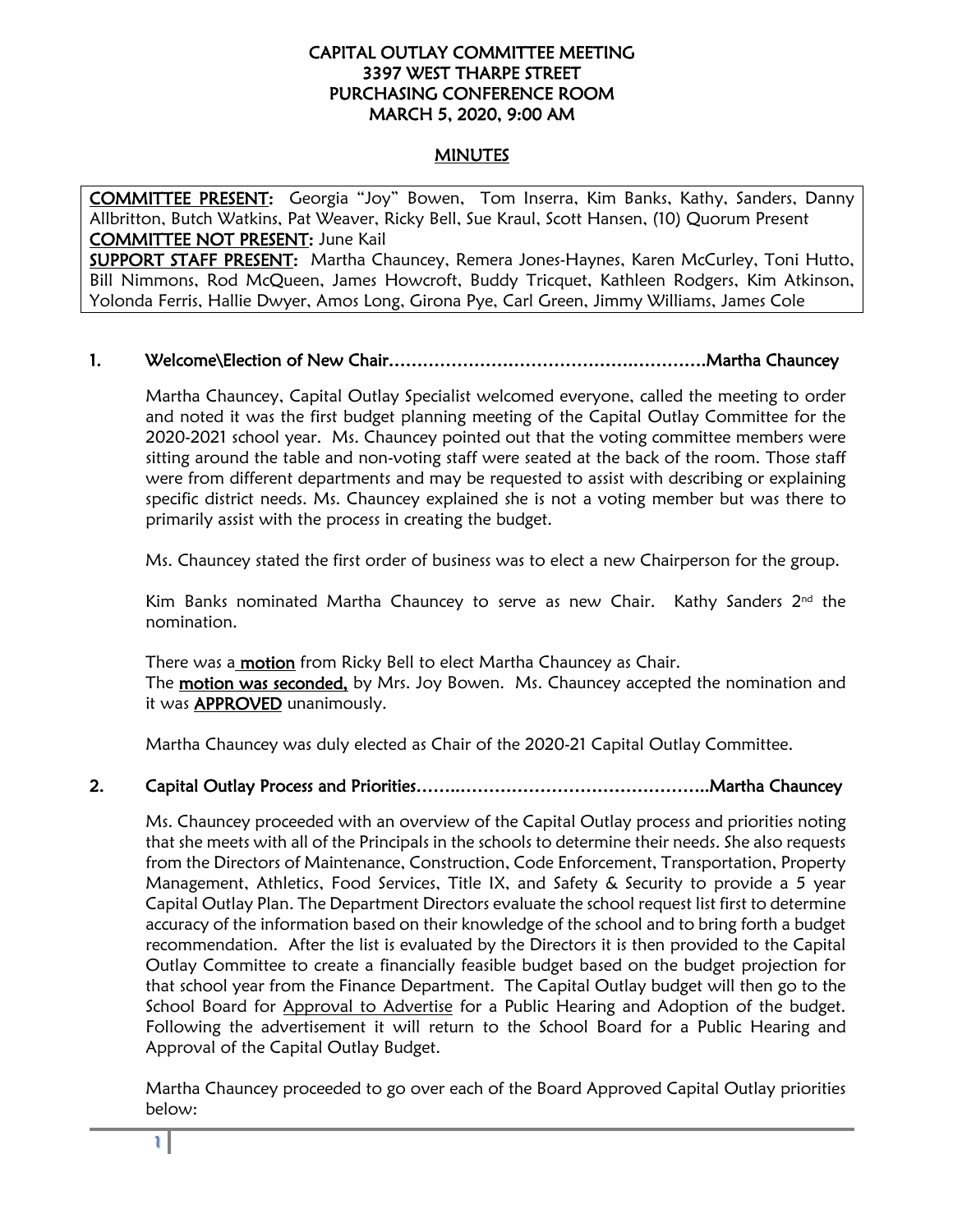Priority 1 – Safety-To-Life

- Priority 2 Number and size of instruction spaces shall allow for appropriate pupil/teacher ratios
- Priority 3 Legal Mandates
- Priority 4 Protecting the current investment
- Priority 5 Providing capacity for student growth
- Priority 6 Programs and other priorities
- Priority 7 Facilities shall be made as energy efficient as economically justifiable
- Priority 8 Administrative and support space shall facilitate administrative and support staff functions.
- Priority 9 Facilities should be permanent and long-lasting

## 3. Finance Update for 2019-2020…….…………..……………………………………Kathy Sanders

Ms. Sanders said that the estimates of the 2019-2020 Capital Outlay revenue projections were spot on, even for the 2018-19 projections, they are showing approximately two to three hundred thousand extra from that budget year. She said the estimated projections of 2% growth should continue for LCIF and ½ cent sales tax.

Ms. Sanders did note they cannot rely on PECO dollars any longer because those dollars are now passed through to the Charter Schools. She did say however, that we are on track for total revenue projections in the amount of approximately \$50,000,000.00.

## 5. Status of 2019-2020 Projects………...……………………………...………….Martha Chauncey

Ms. Chauncey moved forward with Department Updates.

Construction-Danny Allbritton referred to memo and spreadsheets he provided that explained the expenditures of \$3,500,000.00. He explained that \$500,000.00 was advanced last year to cover Chiles Turf Field, SAIL Play Field, Woodville Pre-k Playground and other miscellaneous projects as explained on spreadsheet with a balance of \$14,456.84.

Mr. Allbritton also explained that of the \$3,000,000.00 that was received; the bulk of the money was transferred to Fairview to cover the major project there, in the amount of \$2,357,328.86. Other projects were: Leon Turf Field, W.T. Moore storm water pond, Sound Systems, Shade Shelters and Fencing. Danny stated that with the current allocations they are at a negative -\$58,693.39. However, with the rollover funds and left over balance of \$14,456.84 above they are currently able to cover the negative balance.

Mrs. Bowen- where do I look on these sheets for the future projects are? Ms. Chauncey and Mr. Allbritton both explained that information will be provided at the next meeting.

Transportation-James Cole referred to a spreadsheet he handed out and stated last year their department was allocated \$500,000.00 of which they spent \$408,824.00 on 13 Vans @ \$31,448.00 each, \$18,980.00 on Cameras, \$5,434.00 on Radios, \$11,877.00 on a Lift and \$53,095.00 on GPS units.

Maintenance-Butch Watkins referred to a memorandum he provided and stated their department is to maintain facilities. He said work orders are done through the work order system so to date he doesn't have those numbers but they have received over 14,000 work orders so far and estimates they will have approximately 22,000 by the end of school year. Mr. Watkins went over some of the larger specific projects they have worked on such as Storm Water repair at Deerlake, Roof repairs at Ruediger, Deerlake, Chaires and Sabal Palm. Fire Alarm upgrades at Wesson, Swift Creek and Cobb. A generator replacement at Oakridge and Pineview. Duct Cleaning, Sealing and other Equipment to address Air Quality at Swift Creek.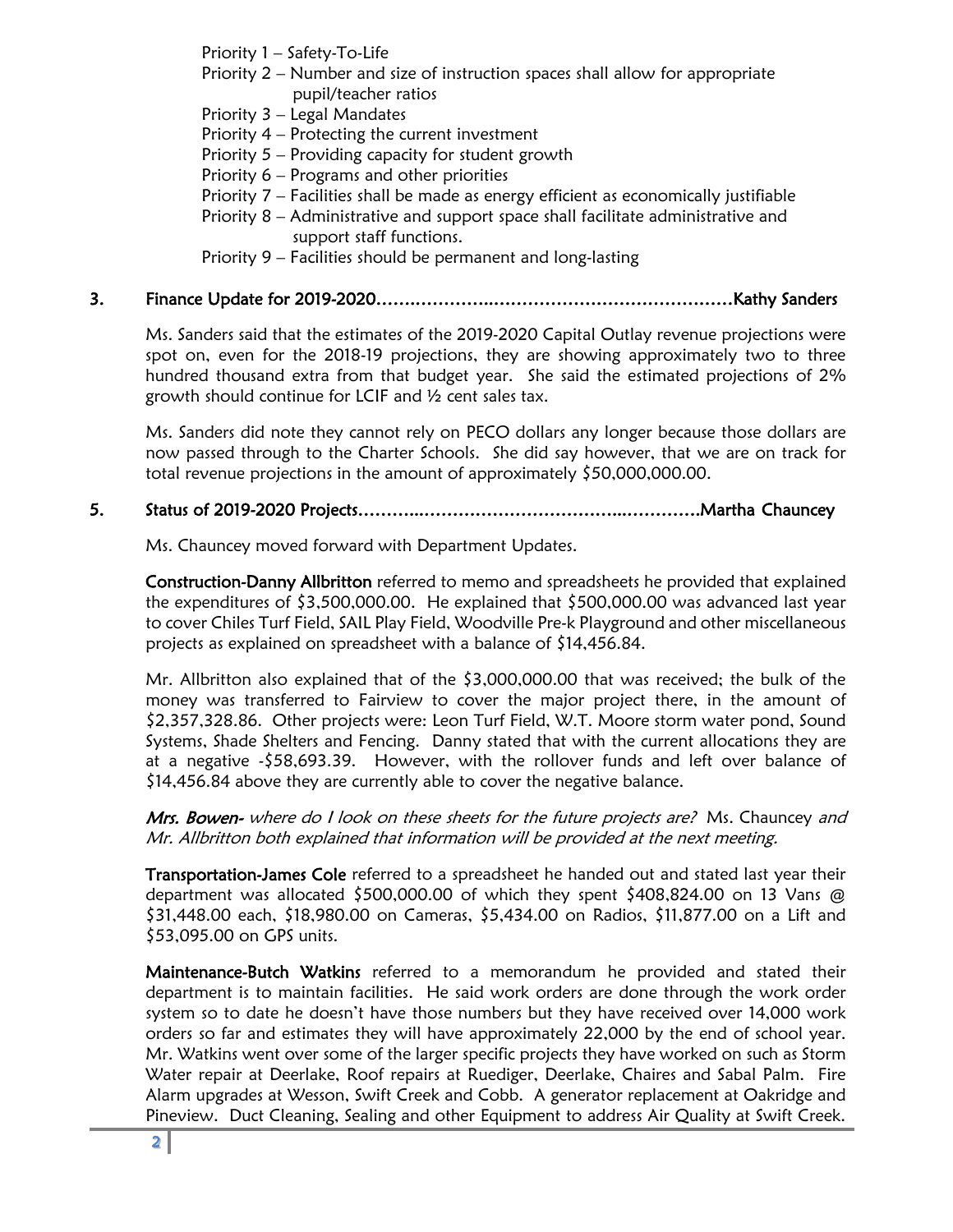He mentioned they are actually putting dryers on HVAC units to get the moisture out of the air and said they are committed to working on at least one school a year to address this issue. Another project they have completed is a 185 ton Chiller change out at Chiles. Butch pointed out they have committed to a carpet replacement schedule and will complete approximately 3 to 4 sites per year. This year they will complete Astoria, Pineview, Roberts, Bucklake and the District Media Center. Another on-going project in the schools are the Bubblers and they will continue to change those out-district wide. A large unexpected project they dealt with was the building flood at Killearn Lakes two weeks before school started, there was 6 inches of water throughout the building. Mr. Watkins mentioned to Dr. Kathleen Rodgers, that regarding the bathroom facility for softball at Godby they will be working on that with assistance of funding from Construction Department.

Mrs. Bowen enquired about the duct cleaning and keeping clean rooms in schools in regards to air quality in the wake of the Coronavirus situation. Mr. Watkins referred to Mr. Carl Green who explained the air filters at all facilities are on a 3 month schedule to change out. Mr. Hanson also joined in to explain the District does have a process and procedure in place and it was discussed at the Principals meeting and is currently on the District web site. Kim Banks also noted that the Warehouse is taking steps to stock up on supplies that are needed.

Ms. Weaver asked Mr. Watkins if he could provide the committee with a breakdown of the money amounts that were incurred for each of the projects that he talked about and for his department. Mr. Watkins said he could provide that.

Discussion-There was a discussion on roofing and carpeting projects and repeated problems that occur every year. A point of clarification was made by Mr. Allbritton that once a school is deemed a Renovation or Remodeling project through Construction there are State Requirements to adhere to by bringing the facility up to newest building code. This requirement can be very costly. Ms. Bowen and Ms. Weaver are concerned about the community perception that some schools are given priority over others. Mr. Allbritton and Ms. Chauncey clarified that there is a five year plan that is revised every year to determine the highest need based on Administrative input. Ms. Chauncey also explained that the Principals will receive notification from her after the finalized list is made on whether or not their requests will be addressed or not for the upcoming year. Mr. Inserra asked who makes the decision on Safety to Life Priority. Ms. Chauncey said the Directors and Code Enforcement determine the priority.

Technology- Bill Nimmons stated that his department received \$900,000.00 last year and was primarily used to have High Density wireless put in all schools. High Density wireless connects faster to the internet, but it is difficult and takes time. This was a phased project and started two years ago; however, all school should be completed by June. Other projects they have funded was replacing outdated servers especially because of security risks they replaced operating systems that expired. They have also bought a storage area network so that more information on the network can be stored.

Safety & Security-Buddy Tricquet explained that last year they were funded \$200,000.00 with approximately \$40,000.00 in rollover dollars. Currently, they have about \$30,848.48 left to carry them until the end of the year. Buddy explained that they do receive grant money for some of their security projects however, some infrastructure to complete their projects are not covered in the grant and therefore they rely on Capital Outlay dollars to finish the projects.

For example, when installing cameras at sites the memory of their hard drives may not support more than a couple days. They try to make sure there is enough memory to cover up to 30 days, especially when there are a lot of events going on at a particular site, the memory is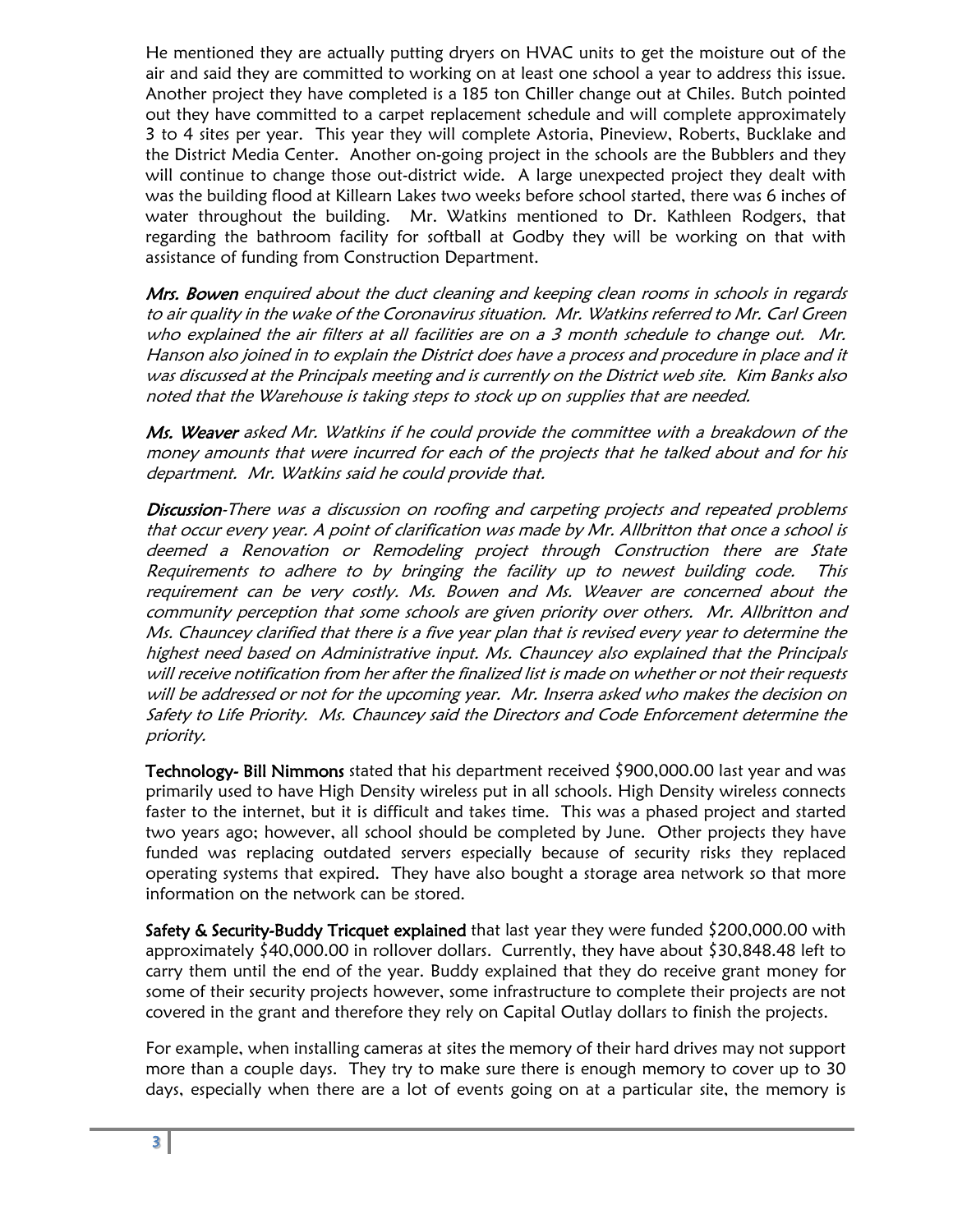needed, so as not to lose data. He noted this past year they have probably completed about 45 projects with money they had and explained some of the projects that were completed.

### Ms. Weaver requested a breakdown of expenditures.

Mr. Tricquet shared his spreadsheet with the committee that detailed monies spent and at what site. He noted they have a lot more to go but that his Department has worked very hard to stay in compliance with State Mandates and to meet the standards of Safe Schools.

Mr. Tricquet shared information about their completed project of the Guard House at Leon High School noting the State is using their design as a Flagship for other Historic Buildings in Florida. He also mention that they plan to have a Guard House at every high school in our District.

### There was a discussion on fences, gates, security devices, maintenance of theses infrastructures and the surveillance of schools.

Property Management-Hallie Dwyer introduced himself and noted that Dr. Moore was not able to attend, so he was there in his stead. Mr. Dwyer explained that they requested \$50,000.00 last year for the purpose of acquiring a box truck due to the age and cost to repair the truck. He noted that all of their trucks are aged at about 15-25 years and they currently have seven vehicles. It was asked as to the use of the box truck and Mr. Dwyer indicated that they are used for transportation of furniture, supplies and equipment throughout the district.

Athletics-Ricky Bell shared their departments funding of \$900,000.00 was for the turf field at Chiles, noting that they went over the budget because of unsuitable soils. He noted that they will be requesting an additional money this coming year to complete Leon turf field for \$900,000.00.

Mrs. Bowen enquired about the dirt and why we continue to have this problem. Mr. Allbritton, Mr. Bell and Mr. McQueen explained some of the reason why this problem occurs and why sometimes it cannot be anticipated because of the initial plan, cost and location of the project. Ms. Weaver suggested that these types of things should be looked into more thoroughly in the planning phase adding additional money at the beginning of project for these type issues so they do not occur for future projects.

Furniture, Fixtures & Equipment-June Kail -\_ Ms. Chauncey explained that Ms. Kail was out and should be able to give a report at the next meeting but to her understanding \$1,000,000.00 was given to all Elementary Schools this year and next year it will go to Secondary Schools.

Mrs. Bowen enquired about the process and who makes decisions on this. Ms. Banks said that some schools may not have received as much based on their needs and if they already had furniture replaced due to construction or renovation. Ms. Banks also mentioned next year the funds will all go to secondary schools and that it is to be divided based on their need and recent construction or renovation activity. Ms. Banks said that Principals were given the discretion on what furniture, fixtures and equipment to purchase with the money that was given to their school.

Environmental Health & Safety Testing-Rod McQueen handed out spreadsheets and gave an overview of expenditures. He noted that his department was allocated \$250,000.00 and that there was a rollover balance of \$88,097.00. Mr. McQueen stated the request for \$250,000.00 is based on the testing that is required and costs incurred over the last few years. The current amount balance on non-encumbered money is\$89,598. Mr. McQueen said Mr. Green is also attending if questions arise pertaining to the statutory requirements and testing they do and noted the money they requested is based on projects and tests foreseen over the next five years.